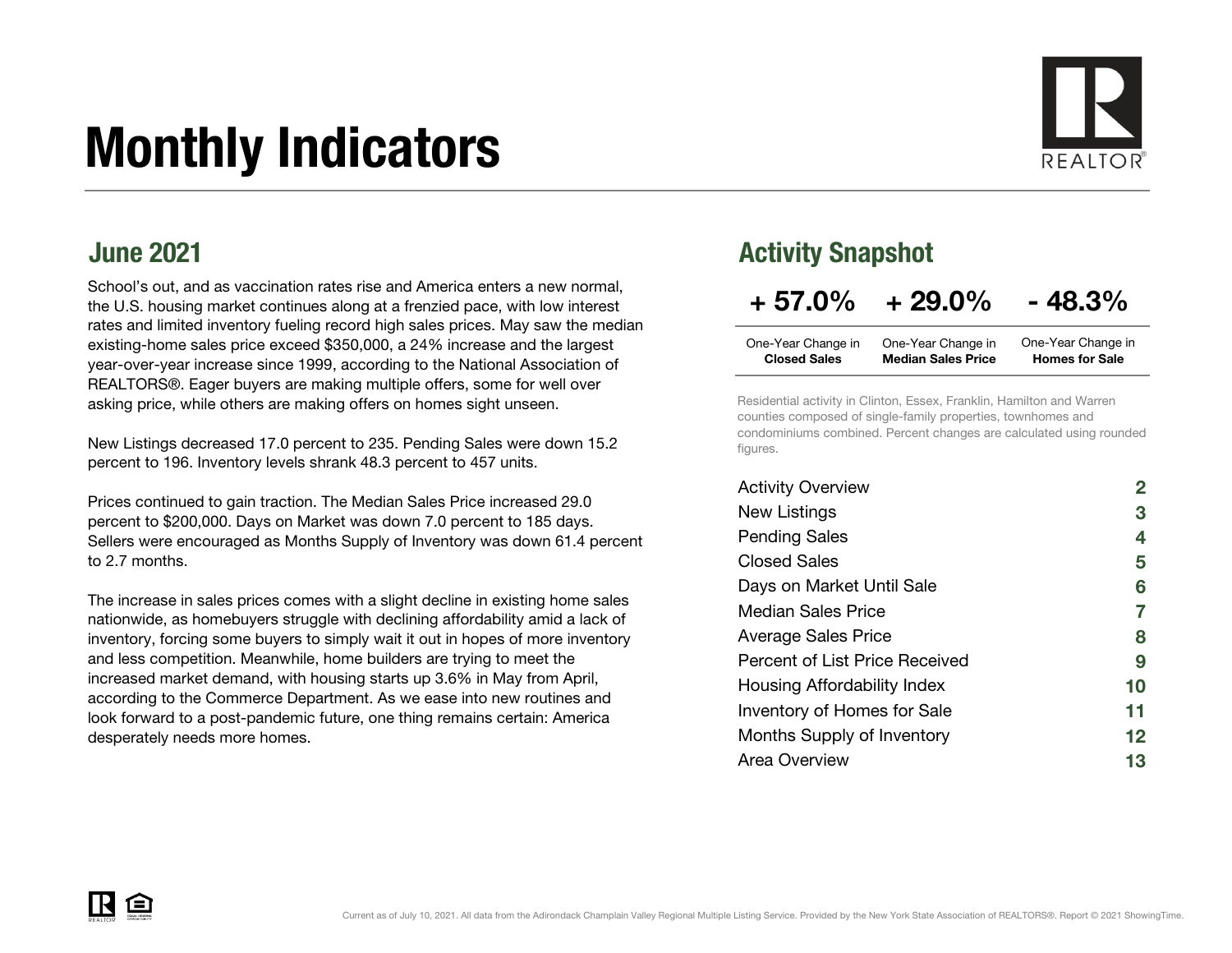## Activity Overview

Key metrics by report month and for year-to-date (YTD) starting from the first of the year.



| <b>Key Metrics</b>                 | <b>Historical Sparkbars</b>              | 6-2020    | 6-2021    | Percent Change | <b>YTD 2020 YTD 2021</b> |           | Percent Change |
|------------------------------------|------------------------------------------|-----------|-----------|----------------|--------------------------|-----------|----------------|
| <b>New Listings</b>                | 6-2018<br>6-2019<br>6-2020<br>$6 - 2021$ | 283       | 235       | $-17.0%$       | 888                      | 922       | $+3.8%$        |
| <b>Pending Sales</b>               | 6-2019<br>6-2018<br>6-2020               | 231       | 196       | $-15.2%$       | 713                      | 902       | $+26.5%$       |
| <b>Closed Sales</b>                | 6-2019<br>6-2021<br>6-2018<br>6-2020     | 100       | 157       | $+57.0%$       | 540                      | 790       | $+46.3%$       |
| <b>Days on Market</b>              | 6-2018<br>6-2019<br>6-2020<br>$6-202$    | 199       | 185       | $-7.0%$        | 209                      | 182       | $-12.9%$       |
| <b>Median Sales Price</b>          | 6-2018<br>6-2019<br>6-2020<br>6-2021     | \$155,000 | \$200,000 | $+29.0%$       | \$150,000                | \$199,000 | $+32.7%$       |
| <b>Avg. Sales Price</b>            | 6-2019<br>6-2018<br>6-2020<br>$6 - 202$  | \$236,529 | \$287,418 | $+21.5%$       | \$229,733                | \$305,740 | $+33.1%$       |
| <b>Pct. of List Price Received</b> | 6-2018<br>6-2019<br>6-2020<br>6-2021     | 94.0%     | 97.1%     | $+3.3%$        | 93.9%                    | 96.4%     | $+2.7%$        |
| <b>Affordability Index</b>         | 6-2019<br>6-2020<br>6-2018<br>$6 - 2021$ | 210       | 165       | $-21.4%$       | 217                      | 166       | $-23.5%$       |
| <b>Homes for Sale</b>              | 6-2018<br>6-2019<br>6-2021<br>6-2020     | 884       | 457       | $-48.3%$       |                          |           |                |
| <b>Months Supply</b>               | 6-2018<br>6-2019<br>6-2020<br>6-2021     | 7.0       | 2.7       | $-61.4%$       |                          |           |                |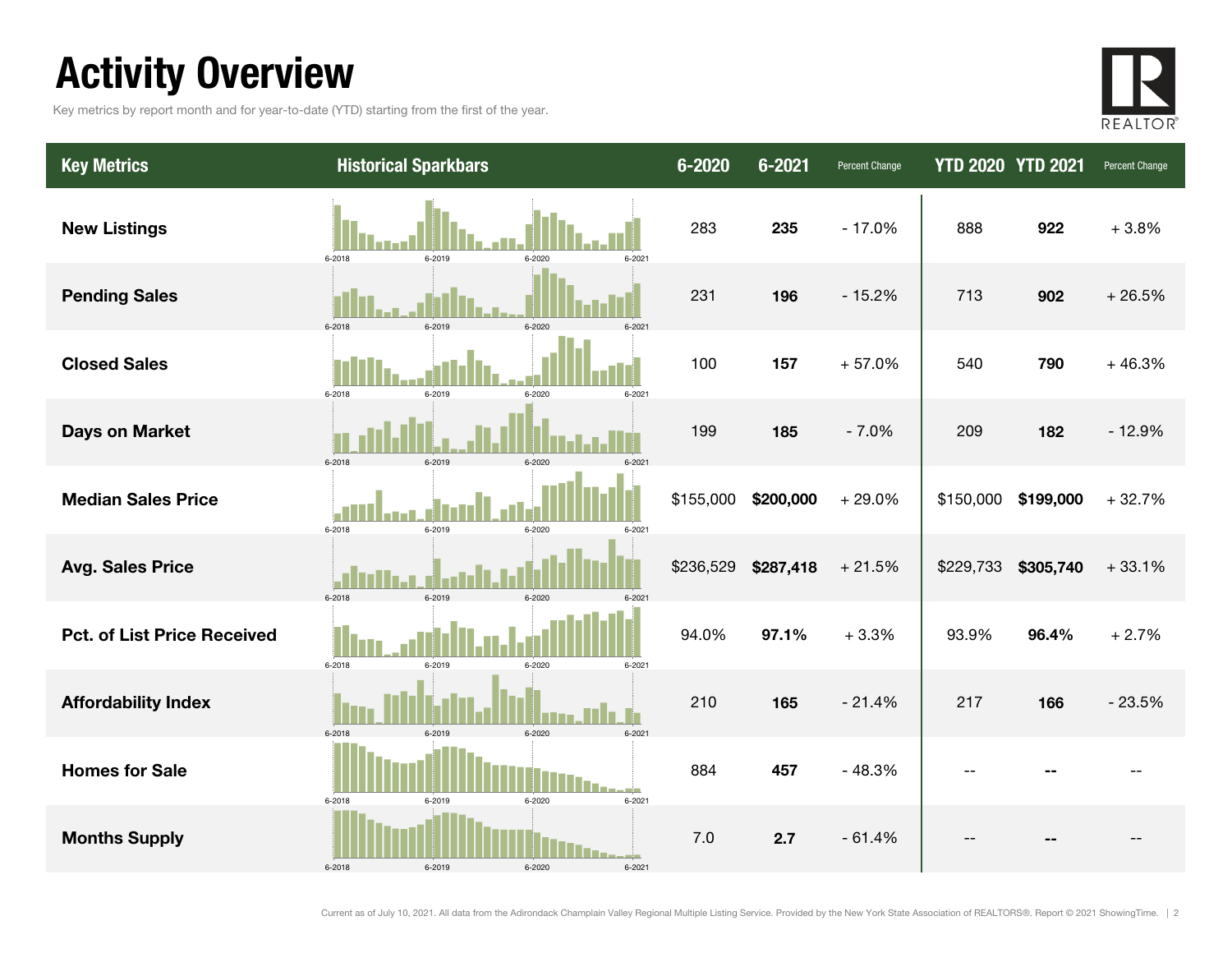## New Listings

A count of the properties that have been newly listed on the market in a given month.





| <b>New Listings</b> |     | <b>Prior Year</b> | <b>Percent Change</b> |
|---------------------|-----|-------------------|-----------------------|
| <b>July 2020</b>    | 243 | 273               | $-11.0%$              |
| August 2020         | 268 | 213               | $+25.8%$              |
| September 2020      | 223 | 170               | $+31.2%$              |
| October 2020        | 196 | 141               | $+39.0%$              |
| November 2020       | 146 | 97                | $+50.5%$              |
| December 2020       | 83  | 59                | +40.7%                |
| January 2021        | 103 | 93                | $+10.8%$              |
| February 2021       | 78  | 118               | $-33.9%$              |
| March 2021          | 146 | 115               | $+27.0%$              |
| April 2021          | 146 | 80                | $+82.5%$              |
| May 2021            | 214 | 199               | $+7.5%$               |
| <b>June 2021</b>    | 235 | 283               | -17.0%                |
| 12-Month Avg        | 173 | 153               | $+13.1%$              |

### Historical New Listings by Month



<sup>922</sup>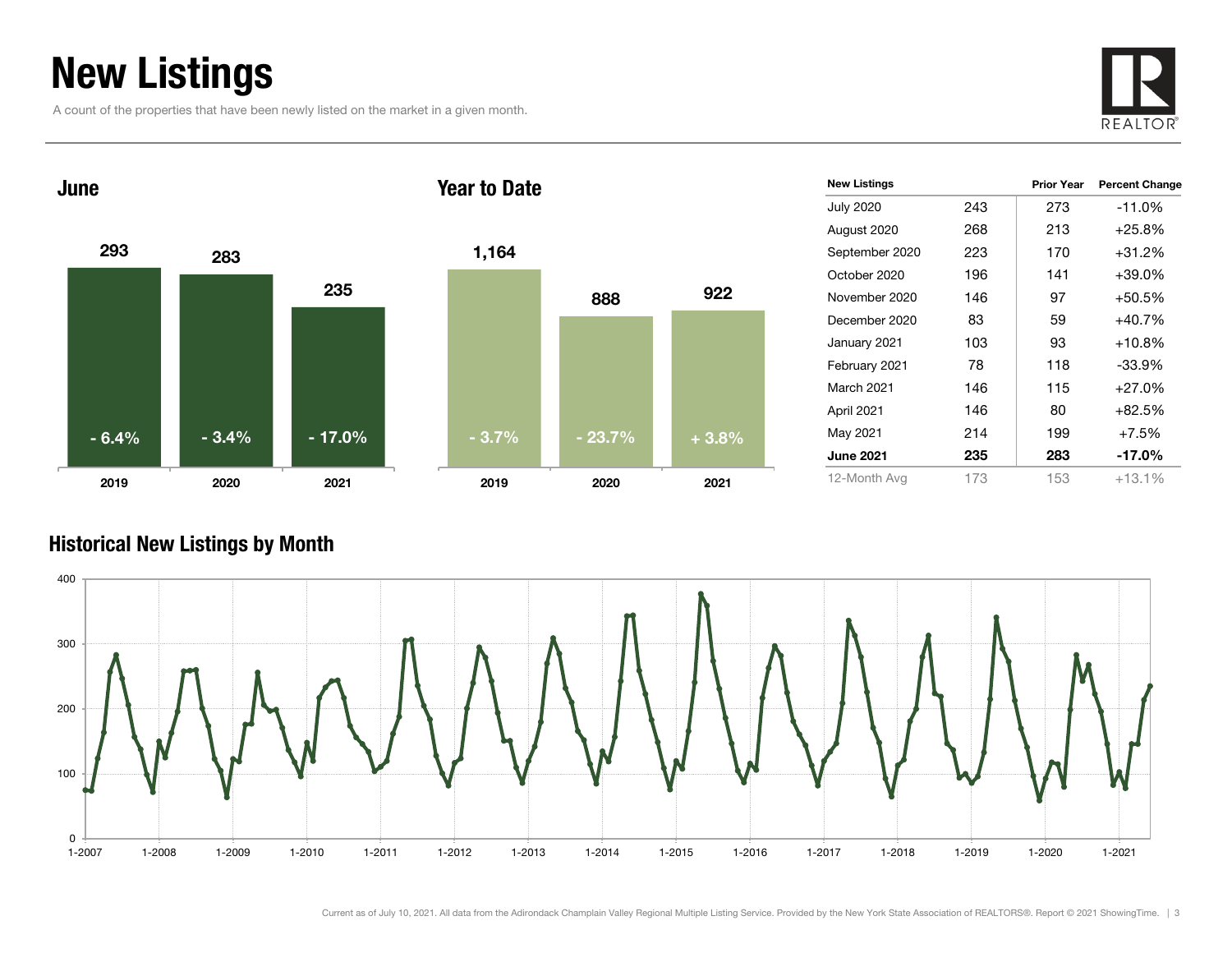## Pending Sales

A count of the properties on which offers have been accepted in a given month.





| <b>Pending Sales</b> |     | <b>Prior Year</b> | <b>Percent Change</b> |
|----------------------|-----|-------------------|-----------------------|
| <b>July 2020</b>     | 257 | 158               | +62.7%                |
| August 2020          | 236 | 182               | $+29.7%$              |
| September 2020       | 217 | 149               | +45.6%                |
| October 2020         | 190 | 138               | $+37.7%$              |
| November 2020        | 130 | 103               | +26.2%                |
| December 2020        | 112 | 78                | +43.6%                |
| January 2021         | 132 | 102               | $+29.4%$              |
| February 2021        | 118 | 81                | $+45.7%$              |
| <b>March 2021</b>    | 152 | 75                | $+102.7%$             |
| April 2021           | 143 | 73                | +95.9%                |
| May 2021             | 161 | 151               | +6.6%                 |
| <b>June 2021</b>     | 196 | 231               | -15.2%                |
| 12-Month Avg         | 170 | 127               | $+33.9\%$             |

### Historical Pending Sales by Month

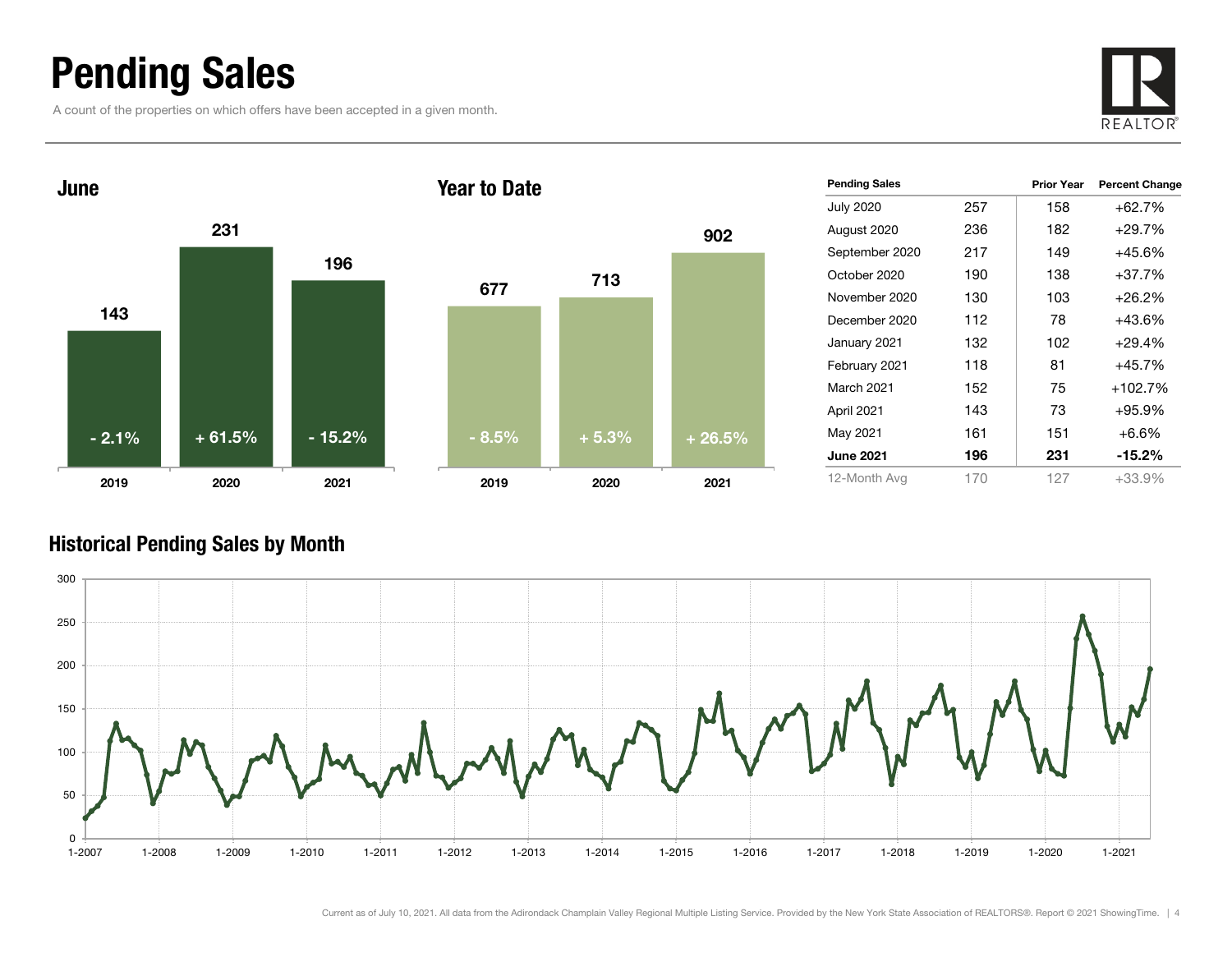## Closed Sales

A count of the actual sales that closed in a given month.





| <b>Closed Sales</b> |     | Prior Year | <b>Percent Change</b> |
|---------------------|-----|------------|-----------------------|
| <b>July 2020</b>    | 159 | 143        | $+11.2%$              |
| August 2020         | 173 | 149        | $+16.1%$              |
| September 2020      | 228 | 131        | +74.0%                |
| October 2020        | 222 | 182        | $+22.0%$              |
| November 2020       | 188 | 148        | $+27.0%$              |
| December 2020       | 216 | 130        | $+66.2%$              |
| January 2021        | 114 | 104        | $+9.6\%$              |
| February 2021       | 115 | 73         | $+57.5%$              |
| March 2021          | 131 | 85         | $+54.1%$              |
| April 2021          | 140 | 81         | $+72.8%$              |
| May 2021            | 133 | 97         | $+37.1%$              |
| <b>June 2021</b>    | 157 | 100        | +57.0%                |
| 12-Month Avg        | 165 | 119        | +38.7%                |

### Historical Closed Sales by Month

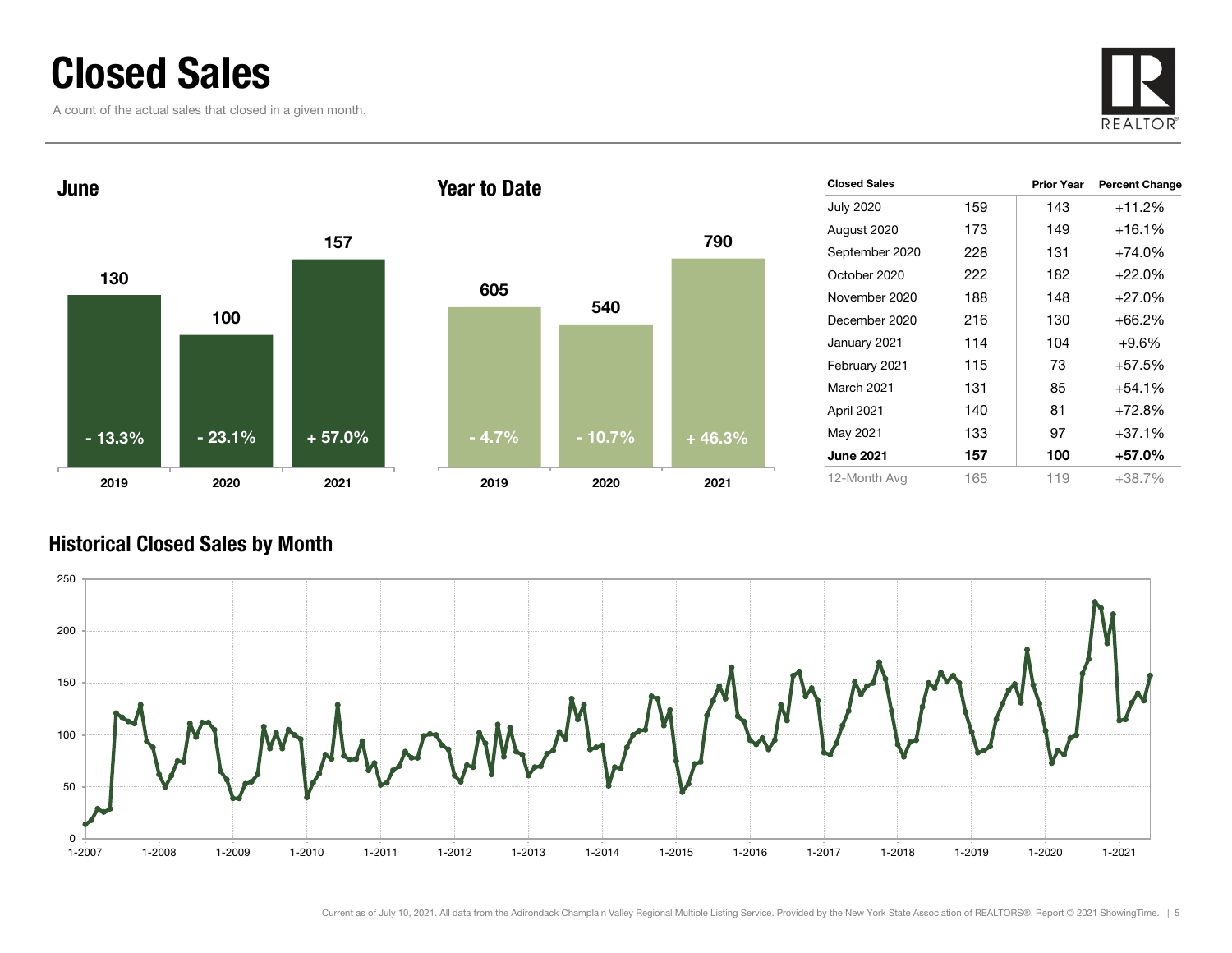## Days on Market Until Sale

Average number of days between when a property is listed and when it is closed in a given month.





| Days on Market   |     | <b>Prior Year</b> | <b>Percent Change</b> |
|------------------|-----|-------------------|-----------------------|
| <b>July 2020</b> | 216 | 173               | $+24.9%$              |
| August 2020      | 179 | 151               | +18.5%                |
| September 2020   | 179 | 149               | $+20.1%$              |
| October 2020     | 167 | 168               | $-0.6%$               |
| November 2020    | 182 | 201               | -9.5%                 |
| December 2020    | 160 | 196               | $-18.4%$              |
| January 2021     | 176 | 163               | $+8.0%$               |
| February 2021    | 161 | 199               | $-19.1%$              |
| March 2021       | 190 | 227               | $-16.3%$              |
| April 2021       | 189 | 227               | $-16.7%$              |
| May 2021         | 185 | 247               | $-25.1%$              |
| <b>June 2021</b> | 185 | 199               | $-7.0\%$              |
| 12-Month Avg*    | 180 | 187               | $-3.7\%$              |

\* Average Days on Market of all properties from July 2020 through June 2021. This is not the average of the individual figures above.



### Historical Days on Market Until Sale by Month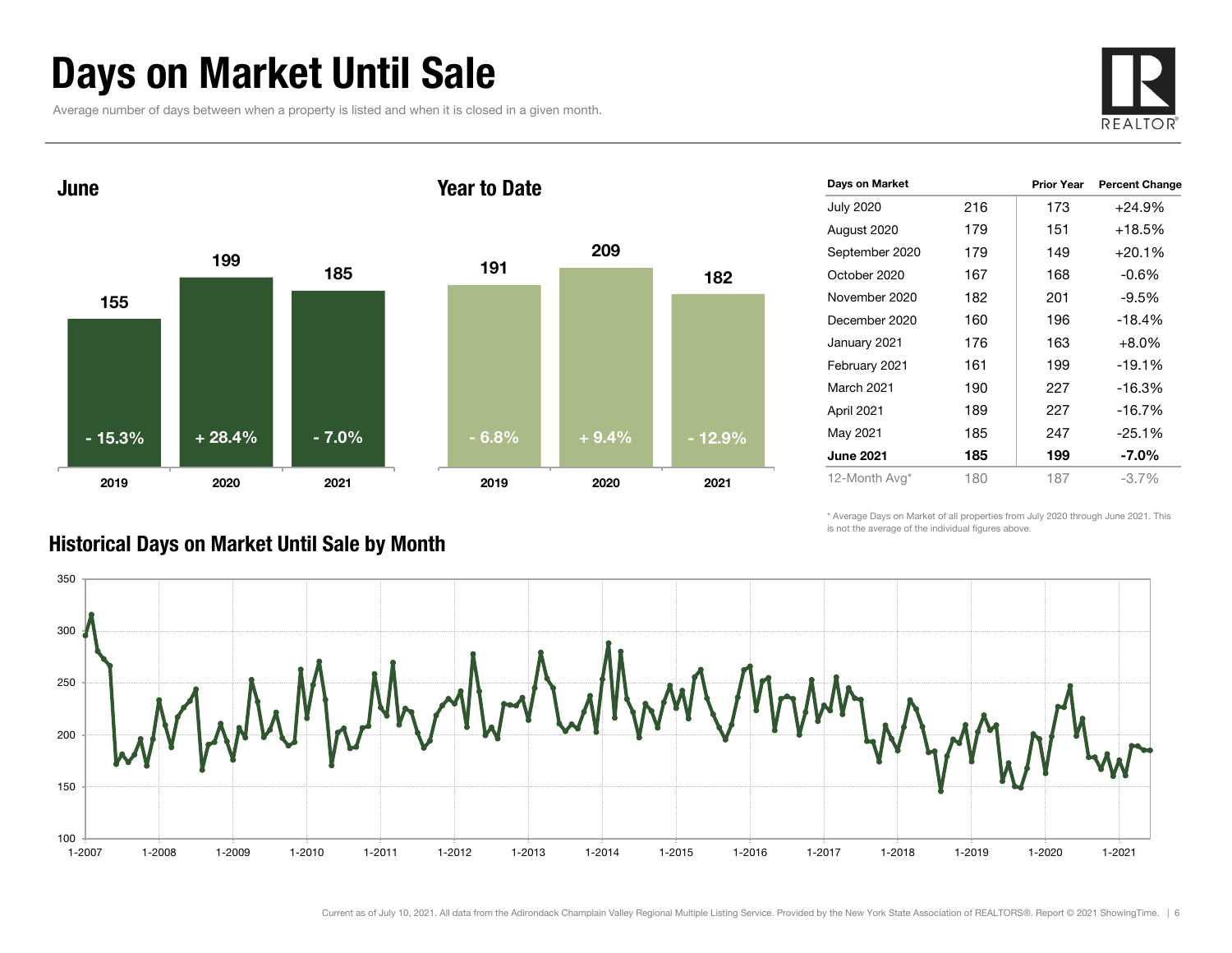## Median Sales Price

Point at which half of the sales sold for more and half sold for less, not accounting for seller concessions, in a given month.



June

#### Year to Date



| <b>Median Sales Price</b> |           | <b>Prior Year</b> | <b>Percent Change</b> |
|---------------------------|-----------|-------------------|-----------------------|
| <b>July 2020</b>          | \$199,900 | \$159,950         | $+25.0%$              |
| August 2020               | \$200,000 | \$153,000         | $+30.7%$              |
| September 2020            | \$204,750 | \$159,900         | $+28.0%$              |
| October 2020              | \$209,000 | \$158,400         | $+31.9%$              |
| November 2020             | \$229,450 | \$185,500         | $+23.7%$              |
| December 2020             | \$195,750 | \$176,595         | $+10.8%$              |
| January 2021              | \$196,763 | \$129,575         | $+51.9%$              |
| February 2021             | \$182,000 | \$149,000         | $+22.1%$              |
| March 2021                | \$195,944 | \$159,000         | $+23.2%$              |
| April 2021                | \$225,000 | \$165,000         | $+36.4%$              |
| May 2021                  | \$190,000 | \$150,000         | $+26.7\%$             |
| <b>June 2021</b>          | \$200,000 | \$155,000         | +29.0%                |
| 12-Month Med*             | \$200,000 | \$159,900         | $+25.1%$              |

\* Median Sales Price of all properties from July 2020 through June 2021. This is not the average of the individual figures above.

![](_page_6_Figure_8.jpeg)

### Historical Median Sales Price by Month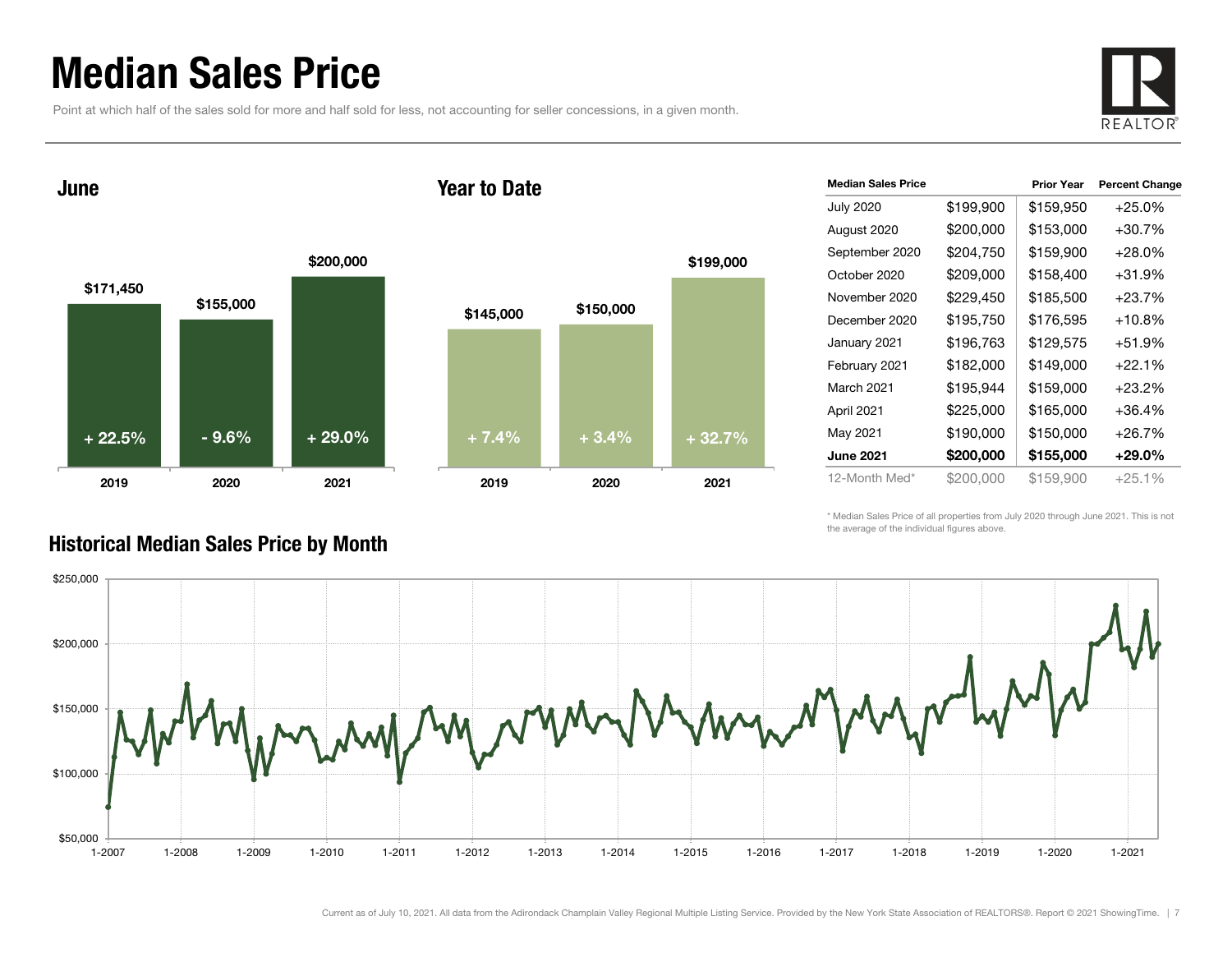## Average Sales Price

Average sales price for all closed sales, not accounting for seller concessions, in a given month.

![](_page_7_Picture_2.jpeg)

June

![](_page_7_Figure_4.jpeg)

![](_page_7_Figure_5.jpeg)

|           | <b>Prior Year</b> | <b>Percent Change</b> |
|-----------|-------------------|-----------------------|
| \$290,543 | \$192,352         | $+51.0%$              |
| \$310,838 | \$202,090         | +53.8%                |
| \$270,385 | \$224,082         | $+20.7%$              |
| \$342,931 | \$207,250         | +65.5%                |
| \$344,748 | \$262,558         | $+31.3%$              |
| \$289,480 | \$235,600         | +22.9%                |
| \$282,917 | \$172,314         | $+64.2%$              |
| \$271,137 | \$241,225         | $+12.4%$              |
| \$390,703 | \$205,621         | $+90.0\%$             |
| \$308,038 | \$249,439         | $+23.5%$              |
| \$290,163 | \$280,419         | $+3.5%$               |
| \$287,418 | \$236,529         | +21.5%                |
| \$306,981 | \$223,623         | +37.3%                |
|           |                   |                       |

\* Avg. Sales Price of all properties from July 2020 through June 2021. This is not the average of the individual figures above.

![](_page_7_Figure_8.jpeg)

### Historical Average Sales Price by Month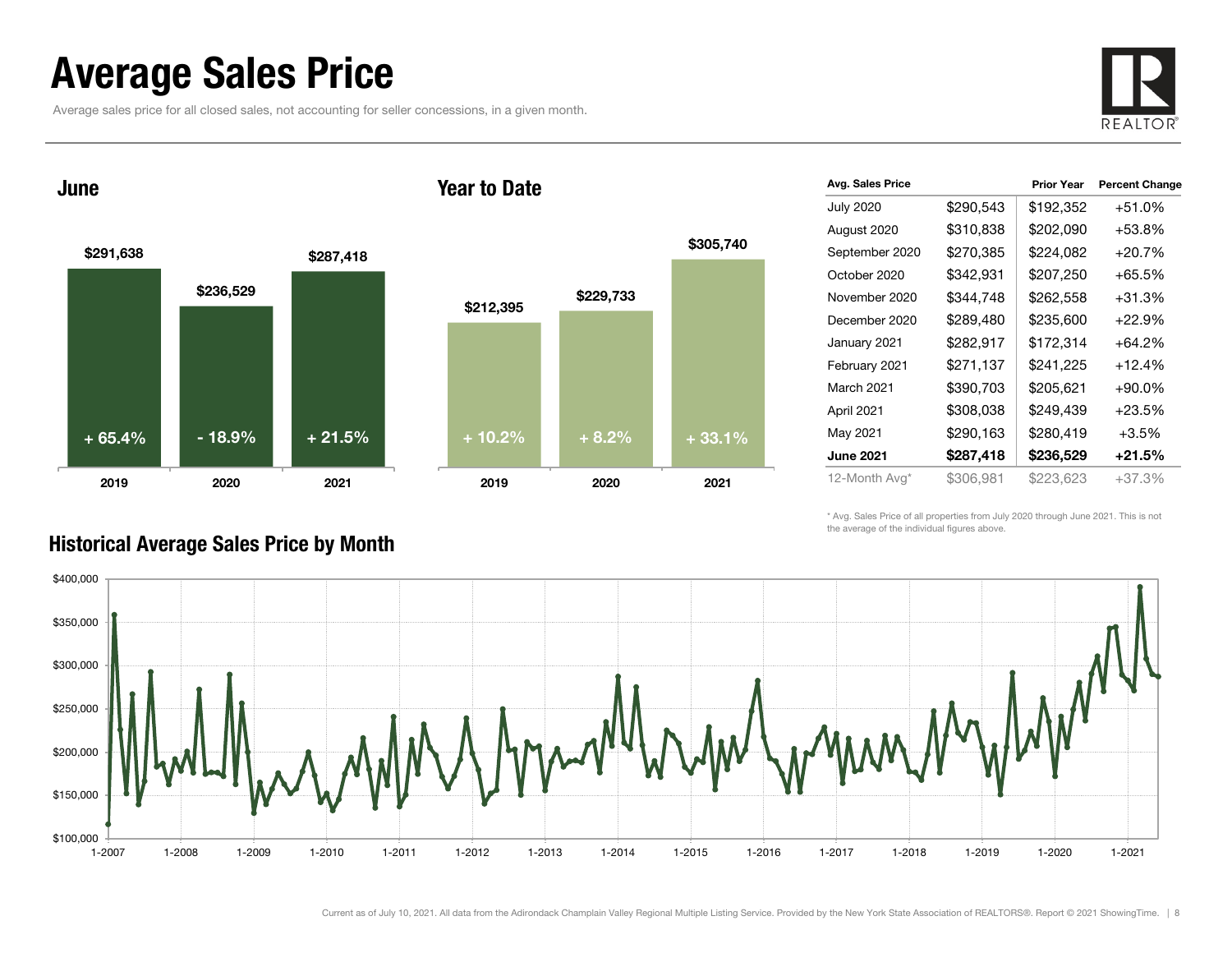## Percent of List Price Received

Percentage found when dividing a property's sales price by its most recent list price, then taking the average for all properties sold in a given month, not accounting for seller concessions.

![](_page_8_Picture_2.jpeg)

94.9% 94.0% 97.1% 2019 2020 2021 June93.8% 93.9% 96.4% 2019 2020 2021 Year to Date0.0% $\%$  - 0.9% + 3.3% - 0.2% + 0.1% + 2.7%

| <b>Pct. of List Price Received</b> |       | <b>Prior Year</b> | <b>Percent Change</b> |  |
|------------------------------------|-------|-------------------|-----------------------|--|
| <b>July 2020</b>                   | 94.7% | 94.2%             | $+0.5%$               |  |
| August 2020                        | 95.6% | 95.5%             | $+0.1%$               |  |
| September 2020                     | 95.6% | 94.9%             | $+0.7%$               |  |
| October 2020                       | 96.2% | 94.8%             | $+1.5%$               |  |
| November 2020                      | 95.6% | 92.8%             | $+3.0%$               |  |
| December 2020                      | 96.3% | 93.9%             | $+2.6%$               |  |
| January 2021                       | 96.6% | 94.0%             | $+2.8%$               |  |
| February 2021                      | 95.6% | 93.0%             | $+2.8%$               |  |
| March 2021                         | 96.4% | 94.9%             | $+1.6%$               |  |
| April 2021                         | 96.7% | 93.3%             | $+3.6%$               |  |
| May 2021                           | 95.8% | 93.9%             | $+2.0%$               |  |
| <b>June 2021</b>                   | 97.1% | 94.0%             | $+3.3%$               |  |
| 12-Month Avg*                      | 96.0% | 94.2%             | $+1.9%$               |  |

\* Average Pct. of List Price Received for all properties from July 2020 through June 2021. This is not the average of the individual figures above.

![](_page_8_Figure_6.jpeg)

### Historical Percent of List Price Received by Month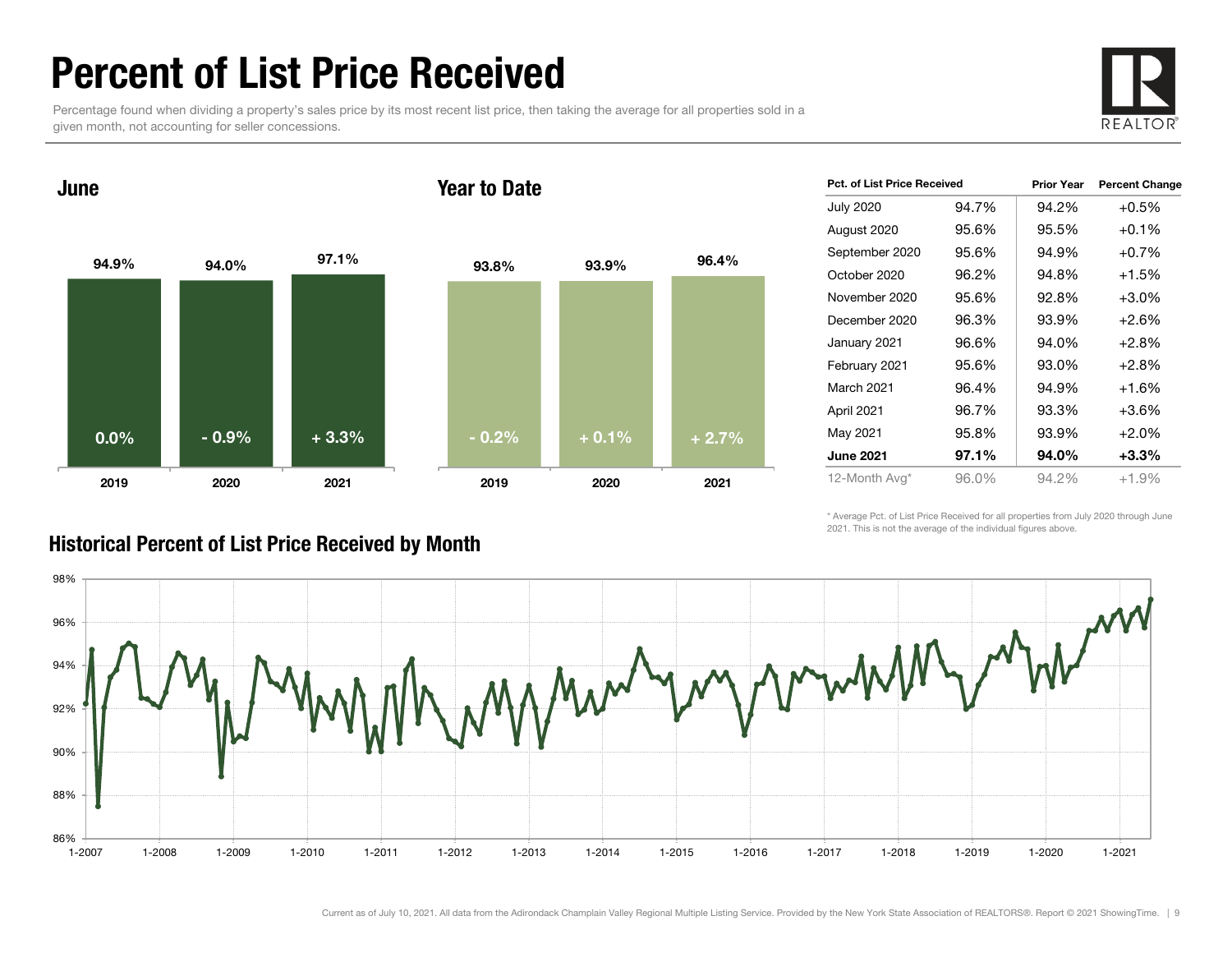# Housing Affordability Index

This index measures housing affordability for the region. For example, an index of 120 means the median household income is 120% of what is necessary to qualify for the median-priced home under prevailing interest rates. A higher number means greater affordability.

![](_page_9_Picture_2.jpeg)

![](_page_9_Figure_3.jpeg)

| <b>Affordability Index</b> |     | <b>Prior Year</b> | <b>Percent Change</b> |
|----------------------------|-----|-------------------|-----------------------|
| <b>July 2020</b>           | 165 | 193               | -14.5%                |
| August 2020                | 166 | 204               | $-18.6%$              |
| September 2020             | 163 | 195               | $-16.4%$              |
| October 2020               | 161 | 196               | $-17.9%$              |
| November 2020              | 148 | 167               | $-11.4%$              |
| December 2020              | 174 | 175               | $-0.6\%$              |
| January 2021               | 173 | 241               | -28.2%                |
| February 2021              | 185 | 212               | $-12.7%$              |
| March 2021                 | 167 | 199               | $-16.1%$              |
| April 2021                 | 146 | 195               | $-25.1%$              |
| May 2021                   | 174 | 216               | -19.4%                |
| <b>June 2021</b>           | 165 | 210               | $-21.4%$              |
| 12-Month Avg               | 166 | 200               | $-17.3%$              |

### Historical Housing Affordability Index by Mont h

![](_page_9_Figure_6.jpeg)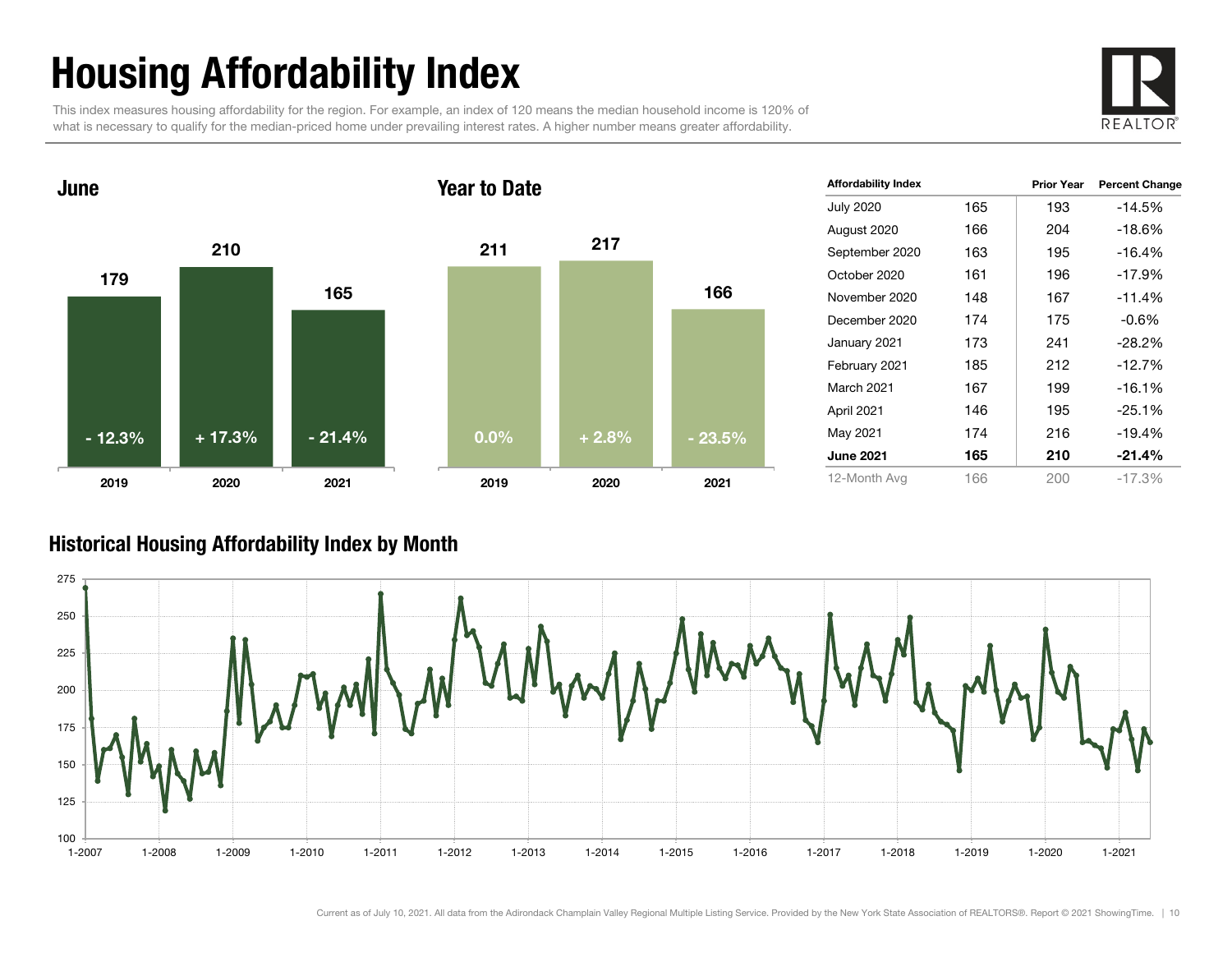## Inventory of Homes for Sale

The number of properties available for sale in active status at the end of a given month.

![](_page_10_Picture_2.jpeg)

![](_page_10_Figure_3.jpeg)

### Historical Inventory of Homes for Sale by Month

![](_page_10_Figure_5.jpeg)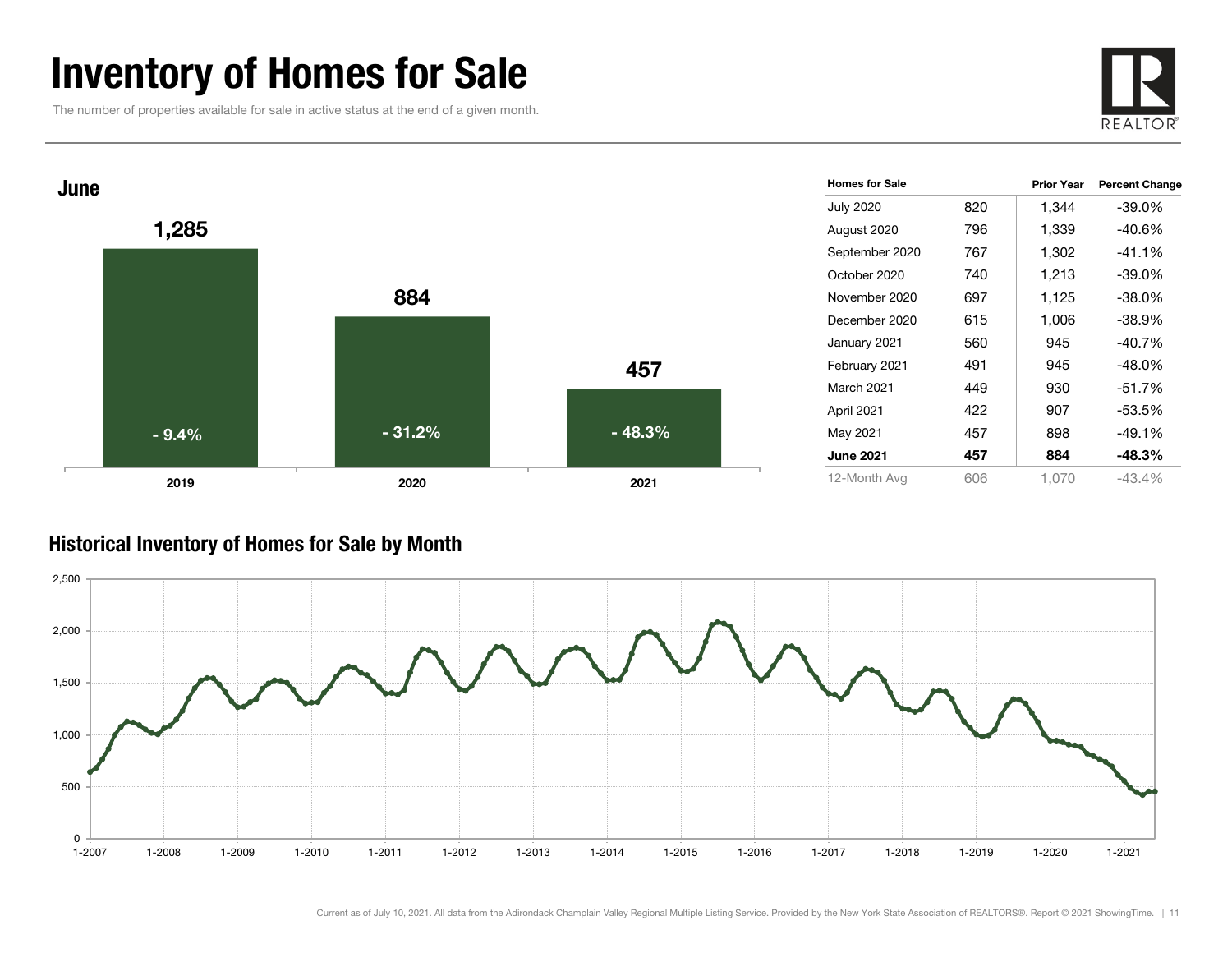## Months Supply of Inventory

The inventory of homes for sale at the end of a given month, divided by the average monthly pending sales from the last 12 months.

![](_page_11_Picture_2.jpeg)

![](_page_11_Figure_3.jpeg)

### Historical Months Supply of Inventory by Month

![](_page_11_Figure_5.jpeg)